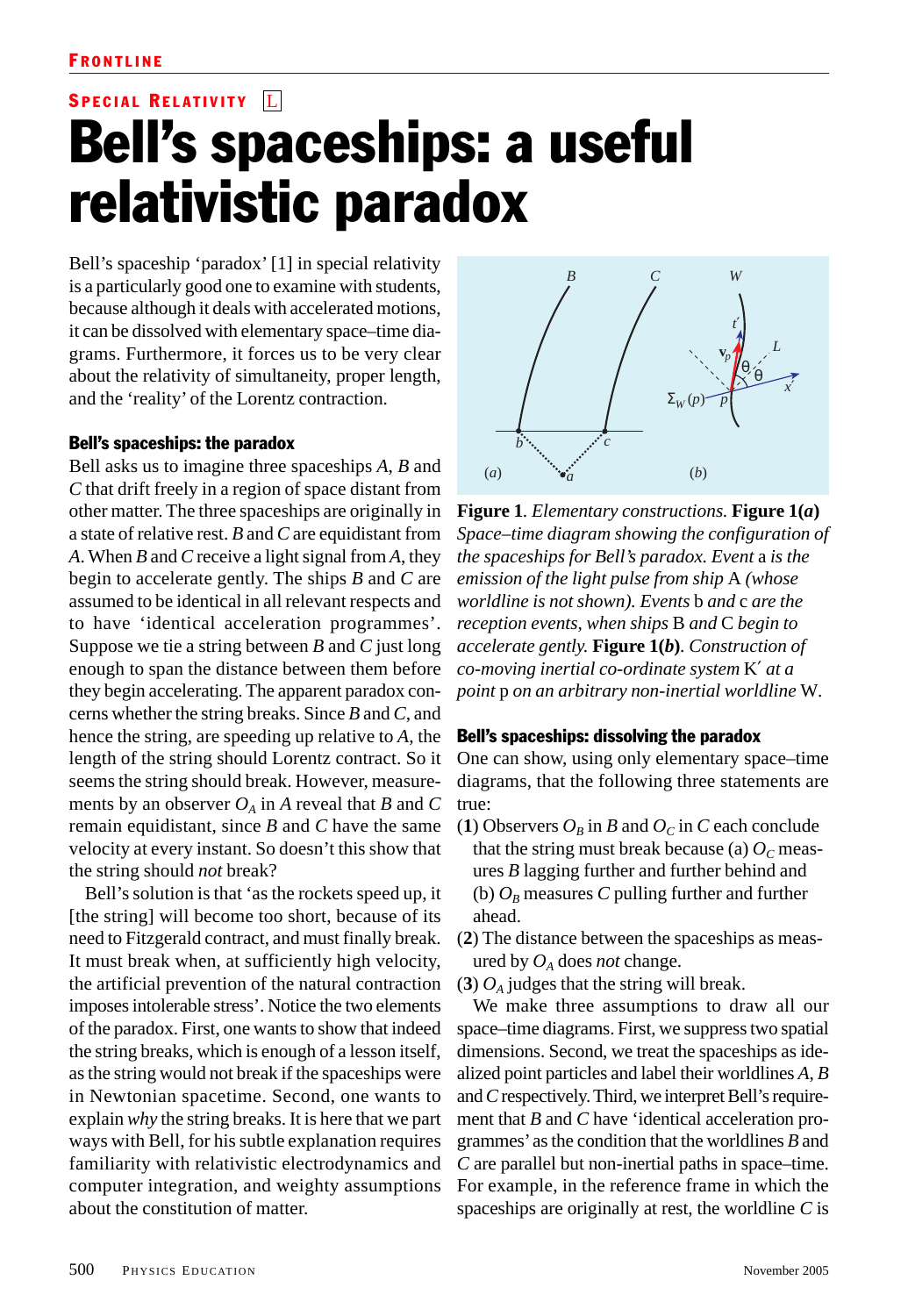

**Figure 2(***a***)***. Space–time diagrams showing that*  $O_B$  *and*  $O_C$  *both judge the string breaks. Here*  $O_C$ *judges that the trailing spaceship* B *is falling further and further behind.*  $\mathbf{v}_p$  *is inclined more toward the light cone* L *than* **v**q*.*

the same as the worldline *B* but it is shifted some coordinate distance ∆*x* in the positive *x*-direction.

All of our constructions begin with a base diagram (figure  $1(a)$ ), which illustrates the worldlines *B* and *C*, the event *a* when the light is emitted from spaceship *A*, and the events *b* and *c* when the light is received by spaceships *B* and *C* respectively. Our demonstration also often requires that we draw the axes of an inertial co-ordinate system *K*′ momentarily co-moving with a particle whose worldline is a non-inertial path. We will use the following standard construction and adopt the notation introduced therein (figure 1(*b*)). Let *W* be an arbitrary non-inertial worldline and *p* an event on that worldline. Let  $\mathbf{v}_p$  be the tangent vector to *W* at *p*.  $\mathbf{v}_p$  is the fourvelocity of the particle at *p*. The *t*′-axis of *K*′ lies on **. The** *x***'-axis of** *K***' lies on the plane of simultane**ity  $\Sigma_W(p)$  for *W* at *p*. To construct  $\Sigma_W(p)$ , we draw the light-cone *L* at *p*, measure the angle θ between **v***<sup>p</sup>* and *L*, and draw a line through *p* that makes an angle  $\theta$  on the other side of *L*.  $\Sigma_w(p)$  is the collection of events that are simultaneous with *p* for an observer moving with four-velocity **v***p*.

We show that statement (**1**) is true by drawing space–time diagrams to illustrate statements (**1a**) and (**1b**). To illustrate (**1a**), we begin with our base diagram (figure 1(*a*)). We select an arbitrary point *p* on *C* and draw the tangent vector  $\mathbf{v}_p$  (figure 2(*a*)).



**Figure 2(b)**.  $O_B$  *judges that*  $O_C$  *is pulling further and further ahead.*  $\mathbf{v}_r$  *is inclined more toward the light cone* L *than* **v**s*.*

We then draw the plane of simultaneity  $\Sigma_c(p)$  and the tangent vector  $\mathbf{v}_q$  at the point *q* where  $\Sigma_c(p)$  intersects *B*. We note that  $\mathbf{v}_q$  is *not* parallel to  $\mathbf{v}_p$ . Consequently,  $O_C$  judges that at this 'instant', *B*'s four-velocity is less than *C*'s. As one moves along *C*, i.e., as  $O<sub>C</sub>$ 's proper time elapses, the planes of simultaneity for the co-moving inertial reference frames tilt, which results in an increasing difference between *C*'s velocity and *B*'s. Thus, *C* judges that *B* is lagging further and further behind. If we start by selecting an arbitrary point *s* on *B*, construct the plane of simultaneity  $\Sigma_B(s)$  on that point, find the point of intersection  $r$  with  $C$ , and compare  $\mathbf{v}_s$  and **, we can show that (<b>1b**) is true (figure 2(*b*)).

To show that statement (**2**) is true, we begin by superimposing  $O_A$ 's co-ordinate system *K* on our base diagram. For convenience, we shift the origin away from the centre of the spaceship *A*, and align the co-ordinate system so that the events *b* and *c* lie on the *x*-axis (figure 3). We select an arbitrary point *j* on *B* and construct the plane of simultaneity  $\Sigma_A(j)$ for  $O_A$ , which is a line parallel to  $O_A$ 's *x*-axis. We then draw the tangent vectors  $\mathbf{v}_i$  and  $\mathbf{v}_k$  at the events *j* and *k* where  $\Sigma_A(j)$  intersects *B* and *C* respectively. We note that  $\mathbf{v}_i$  and  $\mathbf{v}_k$  are parallel. Consequently, *OA* judges that the two spaceships have the same velocity at every instant, and hence they remain the same distance apart as measured in *K*. So why does  $O_A$  judge that the string will break?

 $O<sub>A</sub>$  reasons as follows: 'The taught string spans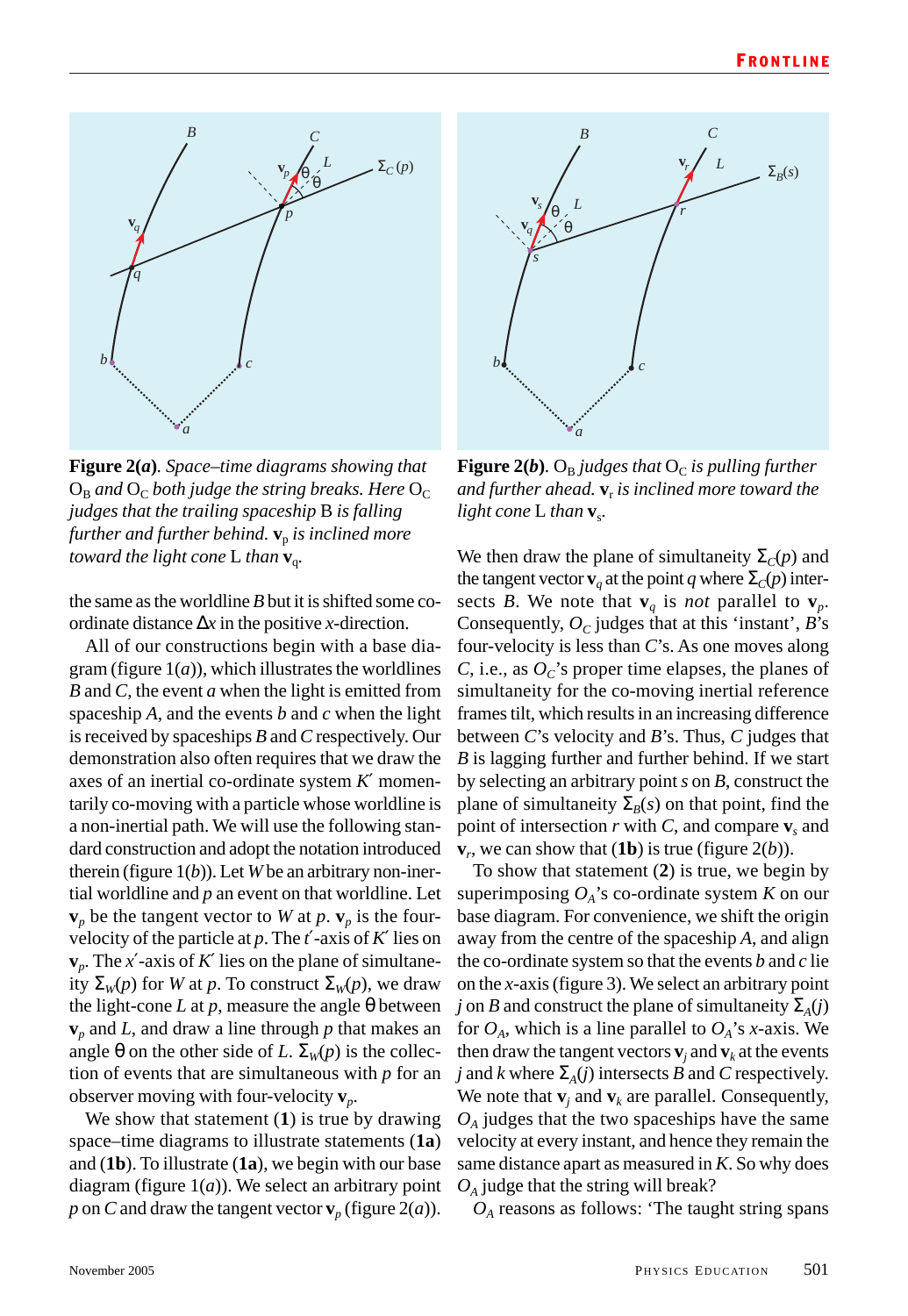

**Figure 3***. Space–time diagram showing that*  $O_A$ *judges that the spaceships* B *and* C *remain a constant distance apart in her reference frame, since*  $\mathbf{v}_i$  *and*  $\mathbf{v}_k$  *are parallel.* 

the distance between *B* and *C* at  $t=0$ . Since the string moves non-inertially, it is as if it is moving from one Lorentz-boosted frame to another, and each subsequent reference frame has a higher value of the Lorentz factor γ(*v*). Consequently, to keep the string taught, without changing the tension on the string, the distance between the spaceships as measured in *K* should *decrease* continuously. Since the distance between the spaceships in *K* remains *constant*, the spaceships are exerting a force on the string. Therefore, the string will break.' This reasoning shows that (3) is true. However, we can do more.

We can draw the worldline *C*\* (approximately) that spaceship *C* would have to follow to keep the string taught if we leave the worldline *B* unchanged. To keep the string taught, the distance between spaceships *C* and *B* has to remain constant in successive co-moving inertial reference frames. To generate  $C^*$ , at arbitrarily selected events  $p_i$  on *B*, we draw the co-moving inertial co-ordinate system *K*′(adding primes as necessary to distinguish different co-ordinate systems), calibrate the *x*′-axis, and find the event  $r_i$  where the front of the string would be if its length did not change, i.e., if it remained taught. We then trace a smooth curve through the events  $r_i$  to get a sense of *C*\*. Comparing *C*\* and *C*, it is clear that if the front spaceship follows path *C*, it pulls on the string. Consequently, the string must break.

The details of the construction are as follows (fig-



**Figure 4***. Space–time diagram showing the path* C*\* that the spaceship* C *would have to follow to keep the string taught without breaking.* **Figure 4(***a***)***. The calibrator diagram.* **Figure 4(***b***)***. The construction of*  $C^*$  *from the events*  $\mathbf{r}_i$  *a constant distance from events* pi *on* B *at successive co-moving inertial frames.*

ure 4). We begin with our base diagram (figure 1(*a*)). We draw a copy of *K* off to the side. We draw the light cone *L* at the origin of *K* and the hyperbola *H* defined by  $x^2 - t^2 = s^2$ , where *s* is the length of the taught string. We label the origin  $p_i$  and the intersection of *H* and the *x*-axis  $q_i$  to anticipate that we will 'stamp' this entire diagram, complete with light cone and hyperbola, so that the  $p_i$  fall on *B*. The points *qi* will fall on *C*. This is our calibrator diagram (figure  $4(a)$ ).

To approximate  $C^*$ , we 'stamp' the calibrator diagram several times on our base diagram so that the  $p_i$  fall on *B*. At each  $p_i$ , we draw the *t*'-axis and *x*'-axis of *K*′ (again adding primes as necessary). The intersection of *H* and  $x'$  we label  $r_i$ . Since *H* is an invariant, we have  $x'^2 - t'^2 = s^2$ . Consequently, the intersection of *H* and *x*′ designates where the front end of the string would be if it was being kept taught. Thus, the path the front ship would have to follow to keep the string taught is approximated by the smooth curve  $C^*$  through the events  $r_i$  (figure 4(*b*)). Finally, we can draw planes of simultaneity  $\Sigma_A(r_i)$  to illustrate that to keep the string taught, the spaceships must move so that the distance between them, as measured in *K*, must decrease continuously (figure 5).